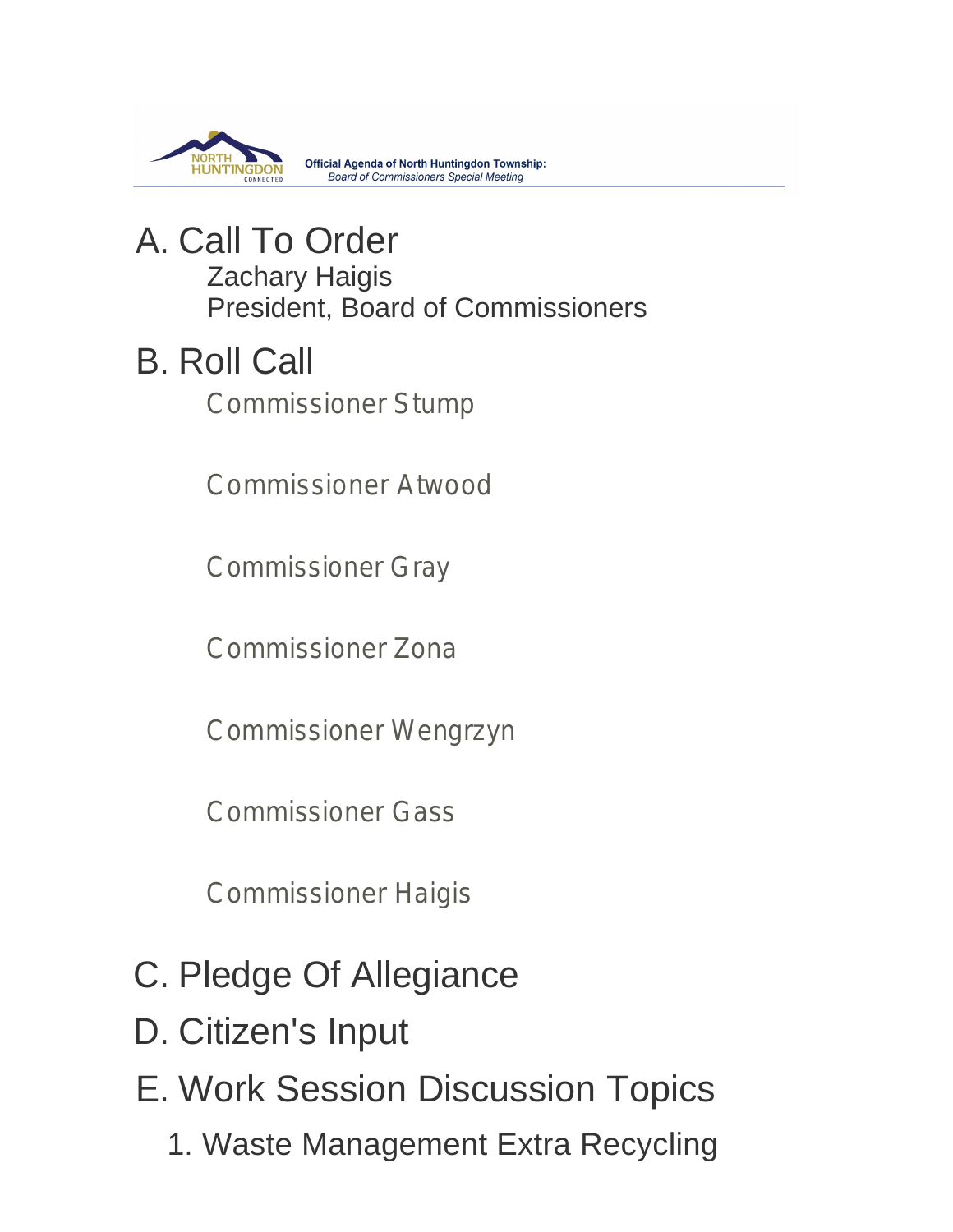Carts - Discussion.

## 2. Phone System Evaluations

Documents:

PHONE SYSTEM EVALUATIONS.PDF

## 3. Resolution For Budget Amendment -Discussion.

Waste Management Extra Recycling

Documents:

RESOLUTION FOR BUDGET AMENDMENT.PDF

## 4. Attorney General Agreement

Documents:

ATTORNEY GENERAL AGREEMENT.PDF

- 5. COVID-19 Policy Discussion.
- F. Planning / Engineering Topics
	- 1. S-01-2022: Thomas Farm Acres Revision 1, Guffey Road, R-2 Zoning

Slight revision to Thomas Farm Acres development.

Documents:

THOMAS FARM ACRES REVISION.PDF

- G. Old Business
- H. Further Board Comments
	- Adjournment I.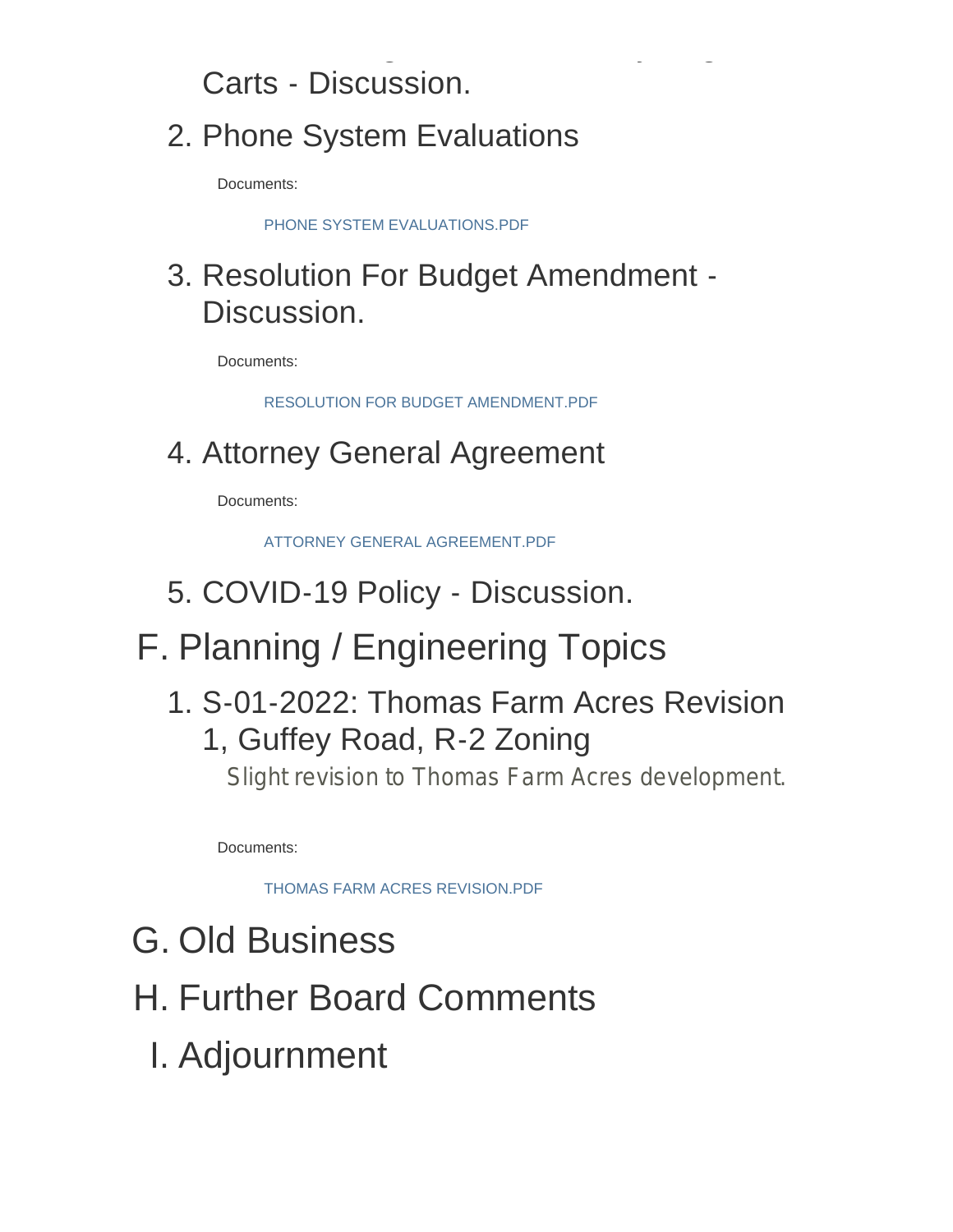# Memorandum



To: Michael Turley

Date: 12-22-21 From: Jonathan Beskid

CC: Greg Arendas

RE: Phone System Upgrades

## **OVERALL RECOMMENDATION**

After review of the product demonstrations and quotes, Third Generation of Pennsylvania is the recommended vendor for our voice over IP phone system upgrade with their Yealink phone system. The comparative advantages of proceeding with Third Generation of Pennsylvania include:

- Entry level phones at no cost
- Experience with multiple police departments
- Local customer support

## **ADDITIONAL UPSTART COSTS:**

A further analysis of our situation revealed some necessary equipment upgrades (see Appendix A) to accommodate the expansion no matter which vendor we proceed with. The total cost of the additional equipment subject to availability and price changes is \$15,643.92. would like to highlight a couple notable items.

- The ethernet wiring in our building is old and it seems that there is residual Cat 5 wiring as all computers in the police department are capped at 100 Mbps despite having 1 Gbps (gigabit) capacity for internet speeds. All switches appear to be gigabit compatible and computers are also gigabit capable, it therefore leads me to believe that there is either old or faulty wiring or some kind of limit on the bandwidth of the switch by the dispatch area. Either way, new wiring and switches will ensure much better performance. New Cat6A wiring would also prevent crosstalk and interference and supports speeds up to 10G making our networks more reliable and future proof. Wiring is relatively simple with the right tools and can be done internally to save money.
- New PoE (power over ethernet) network switches are needed to provide power to the new phones via an ethernet cable and are capable of providing up to gigabit internet speeds to workstations. The switches will also provide the capacity to setup a Voice VLAN to segment the phones from the data on our servers and workstations.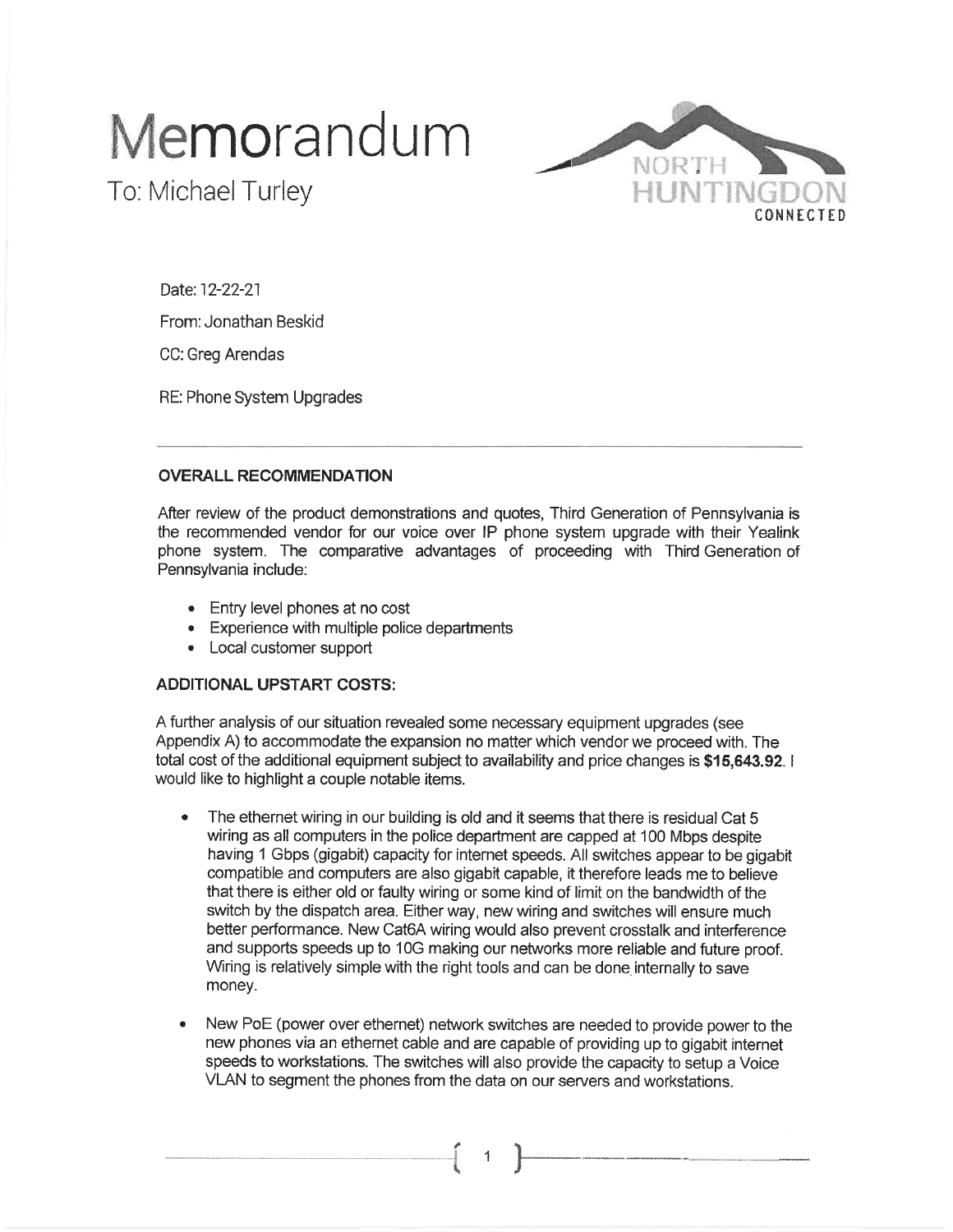4G LTE backup modems are necessary to provide a stable network for call consistency in the event of an internet disruption. These modems will require additional recurring charges for a data plan and providing technical support and managing the 4G LTE backup modems. The total additional annual recurring charges costs \$1320 per year.

## **VENDOR COSTS & EQUIPMENT:**

Third Generation's non-recurring cost is \$600 for professional services including setup, installation, etcetera. The cost for the phone system is \$1374 per month for a 5 year agreement including all phone equipment. The monthly cost will go down after the equipment is paid for should we decide to retain their services after year 5. See Appendix B for more details. Our current phone service from Verizon for reference is \$2184 per month. While we may need to retain some of Verizon's services, the savings will still be substantial. An indepth analysis is underway.

## **LEVEL OF SERVICE:**

Our transition to a Voice-Over-IP phone service with a mobile backup not only saves the Township money but also increases the efficiency and efficacy of Township operations.

Additional Features and Functionality Include:

- Ability to call from our Township phone number on any cell phone we desire via a  $\bullet$ mobile app that can be turned on or off once installed. (Great for employees who are constantly out in the field.)
- Ability to use phones anywhere that has an ethernet internet connection. Examples  $\bullet$ would include the ability to work from home or another location in the event of a pandemic or catastrophe. Employees would use the cell phone app or simply take their desk phones with them and it is plug and play from there.
- User management and external call forwarding can easily be managed internally by logging in using a web portal.
- No downtime for phones or computers during internet outages or issues from our Internet Service Provider.
- Only need one ethernet port per employee. An ethernet cord will connect from the wall to the phone and another ethernet cord will connect the phone to the computer.
- Eliminate other persistent and recurring problems such as voicemail issues, caller ID issues, etcetera.

## NOTEWORTHY COMPLICATIONS

### **Criminal Justice Information Security (CJIS)**

**Complication:** The biggest complication involves ensuring information security for the Police Department. The FBI releases a set of standards for managing CJIS data in their CJIS policy because the information is sensitive. They require local police

 $\overline{2}$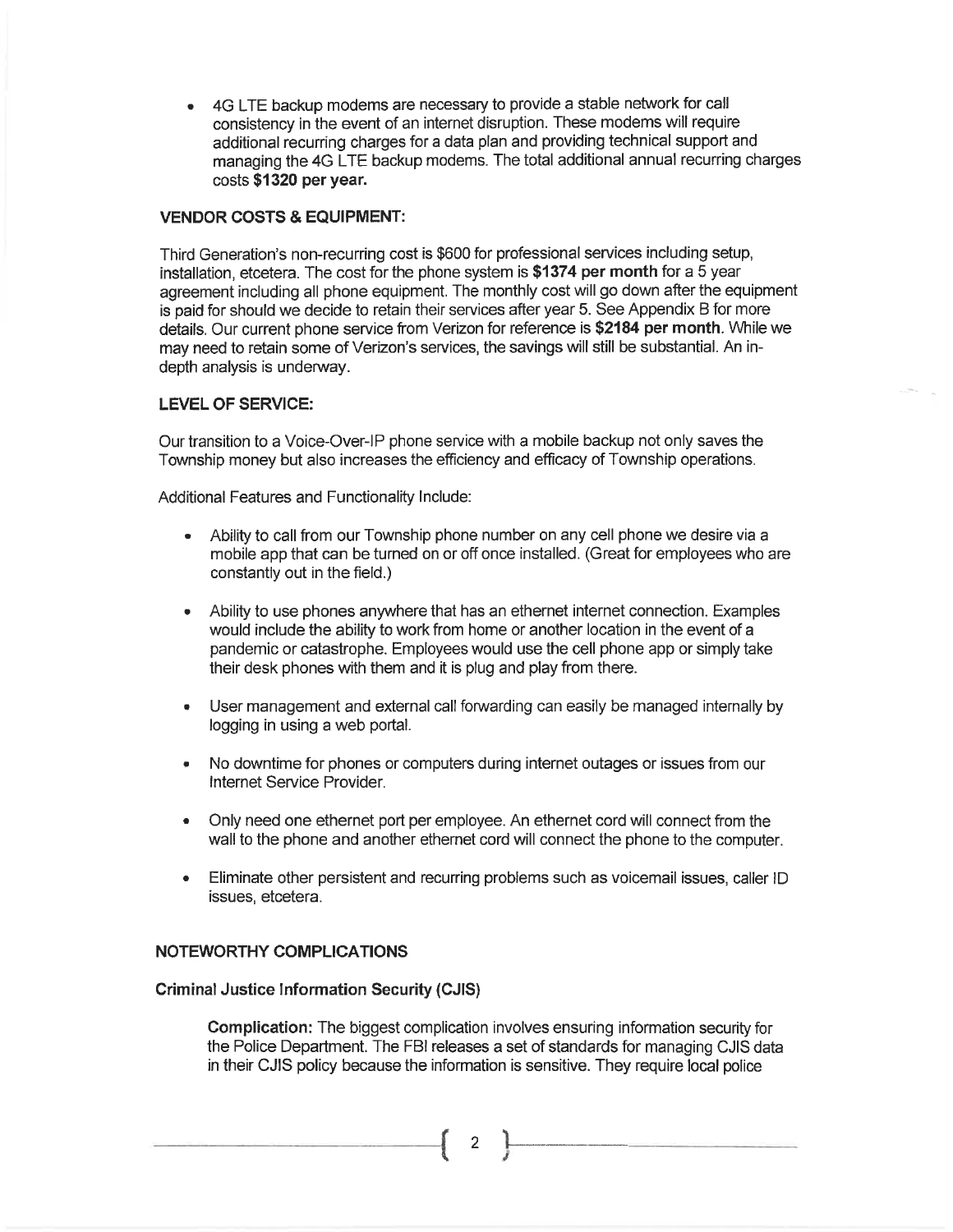departments to be compliant in order to access this type of data that is essential for performing law enforcement duties. The most recent version of this policy is version 5.8 (see Appendix C).

Solution: Work with Third Generation of Pennsylvania to ensure that Yealink & the cloud provider's equipment are setup properly according to the VOIP section of the CJIS Policy. This will include proper network segmentation, encryption standards, and more. It may also be necessary for fax solutions as well. The cloud service provider's servers and equipment must also follow the guidelines for Cloud Services portion of the policy. Formally incorporating these standards into our agreement is preferable.

### **Fax Solutions**

**Complication:** Eliminating all copper lines would require finding a new solution for our fax services. Unfortunately, it seems like the police will need to keep a fax line for compliance with CJIS. The Township must make its own determination but there are complications with the security of e-fax solutions and there tend to be more reliability issues, particularly with lengthy documents than the standard POTS lines we have now.

**Solution:** The easiest way to deal with this seems to be to retain the POTS lines and costs from Verizon. This would require a technician to run a phone line for the Planning & Zoning Department and to reprogram a phone line for the Police Department. Should this prove not possible, working with Third Generation of Pennsylvania to pursue a secure e-fax solution with high reliability is the next option.

#### **Purchasing & Shipping of Equipment**

Complication: The cost of the project is just over \$16,000 and anything over that would require a supplement from the 2022 budget. Due to cost of this project. COSTARS pricing may be necessary for everything. Unfortunately, the shipping from COSTARS vendors is very delayed and equipment could take a while before Departments are ready to be moved to their new socially distanced locations. Additionally, all wiring has to be done first before we can proceed with the onsite installation.

**Solution:** Consult with solicitor for purchasing requirements. Proceed with purchasing necessary infrastructure equipment as soon as possible to reduce delays as much as possible. Additionally, doing the internet wiring ourselves allows for more flexible purchasing options and saves the Township money. Routine monitoring of money spent should prevent overages from ambiguous costs. Other planned improvements for each department may have to be put on hold.

#### **Unknown Phone Lines**

Complication: There are two unknown phone numbers that we have not been able to trace what they are for. The phone numbers are 724-863-2675 and 724-863-2351. Terminating these lines could terminate a necessary line such as to a fire alarm system.

Solution: It would be safer to keep these lines and the costs associated with them from a level of service option, particularly with such a significant transitioning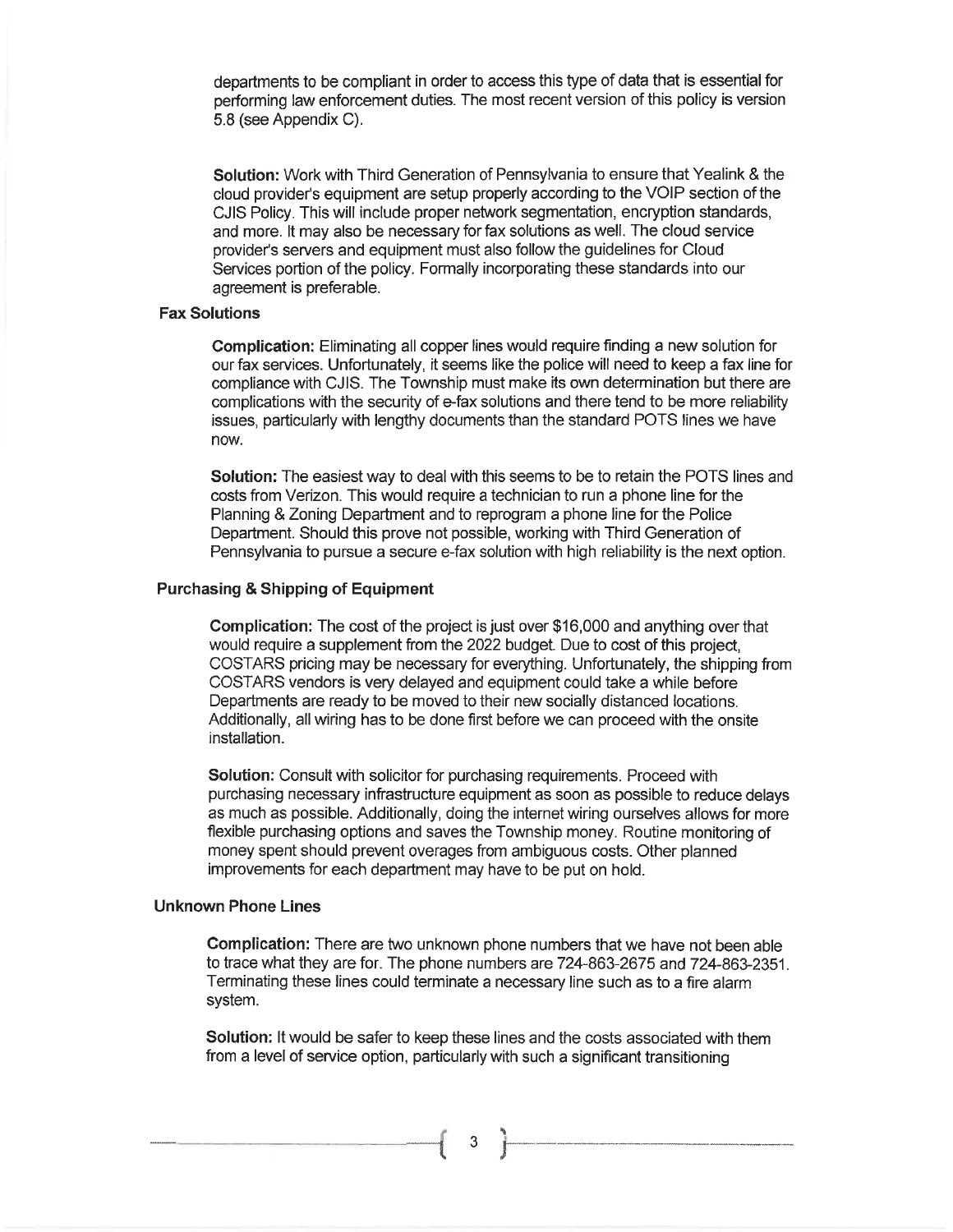occurring in our operations. If the Township desires, we can terminate these services at a later date.

#### **Termination of Police Department's Alarm Board Service**

**Complication:** Without our typical POTS system, the Alarm Service (goes to a light board currently located at dispatch) provided at a fee to grandfathered-in businesses and residents may not work properly.

Solution: Send a termination of service notice to residents and businesses still subscribed and who paid for that service for 2022. There are only a handful of residents and businesses still subscribed, so this should be a relatively simple process but pro-rated refunds will need to be issued to each individual or business.

### **IMPLEMENTATION GUIDE**

There is not an easy way to provide a timeframe for the completion of the entire project, but listed below are the necessary steps for completion and is subject to revision:

- 1. Purchase and acquire networking and infrastructure equipment
- 2. Finalize agreement with Third Generation of Pennsylvania
- 3. Finalize agreement with IPS Pittsburgh for Mobile Data redundancy
- 4. Send termination of service notice for the alarm service to the affected residents and businesses.
- 5. Request for refunds to be issues to the residents and businesses from step 4
- 6. Schedule a technician for fax lines to be programmed / installed
- 7. Rewire ethernet cabling for the entire building aside from the Tax Office
- 8. Schedule necessary onsite assessments from vendors
- 9. Acquire equipment from vendors and schedule installation
- 10. Contact Verizon to add a 4G data plan for the Cradlepoint modems
- 11. Ensure proper configurations are setup for all equipment and in compliance with CJIS
- 12. Port phone numbers apart from fax lines and the unknown numbers to the new VOIP system
- 13. Terminate Verizon services for all numbers except the fax lines and unknown **numbers**
- 14. Monitor for problems
- 15. Terminate service for unknown phone numbers (if desired)

 $\overline{4}$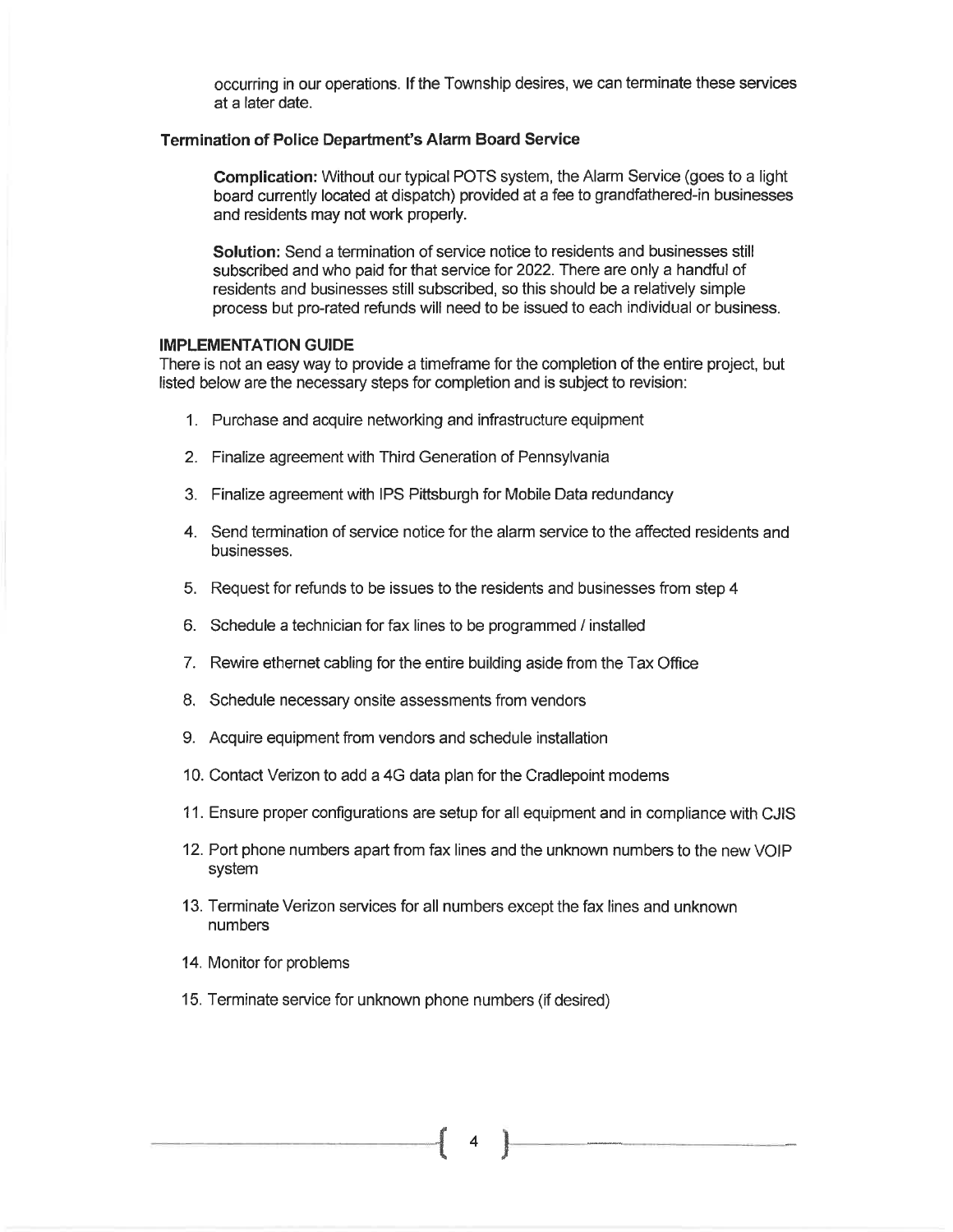# **APPENDIX A:**

# **COST SHEET**

 $\bar{\bar{z}}$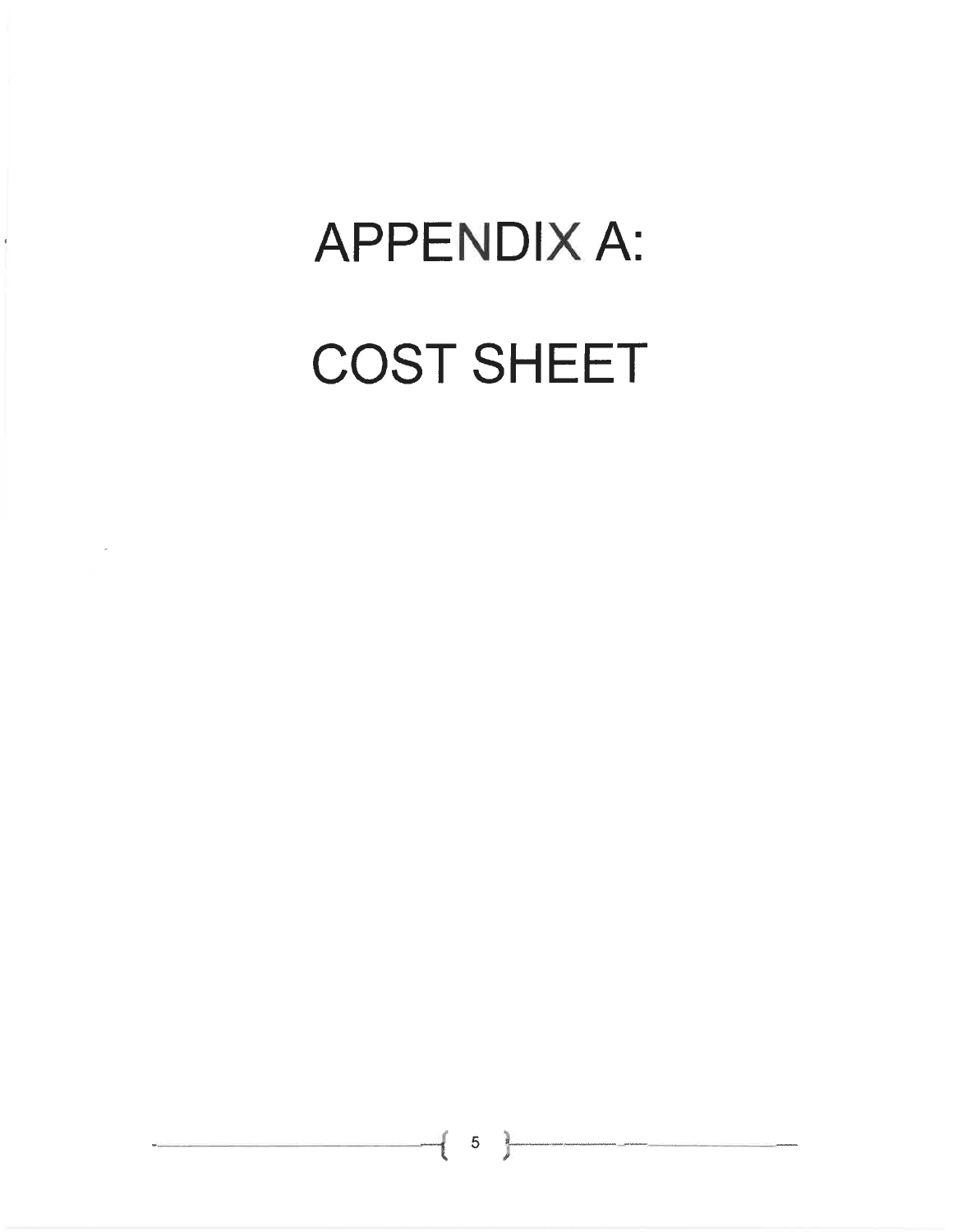# Memorandum

To: Michael Turley, Township Manager



Date: January 19. 2022

From: Robert R. Robinson, P.E., Interim Township Engineer

 $CC:$ **Rich Albert** 

Public Works Department Capital Projects Fund Transfer RE:

The adopted 2022 Budget includes a line item 01 438 610 in the Public Works Department entitled Capital Projects in the amount of \$277,000.00. This line item designates an estimated expenditure of \$175,000.00 to replace the Shannon Street Box Culvert in addition to \$102,000.00 for other capital projects that may arise.

It has recently come to our attention that the existing drainage system near the intersection of Mickanin Road and Pickford Street has at least 3 separate areas of failure and is in dire need of major rehabilitation. As a result of this development, I would recommend that the proposed Shannon Street Box Culvert project be deferred for one year and the \$175,000.00 budget amount designated for this project be transferred to the Mickanin Road and Pickford Street Drainage Improvement Project. My preliminary estimate of the total project cost for Mickanin and Pickford is \$175,000.00 including \$150,000.00 for construction and \$25,000.00 for project management, engineering and inspection.

Please let me know if you have any questions.

**Attachments** 

**End of Memorandum**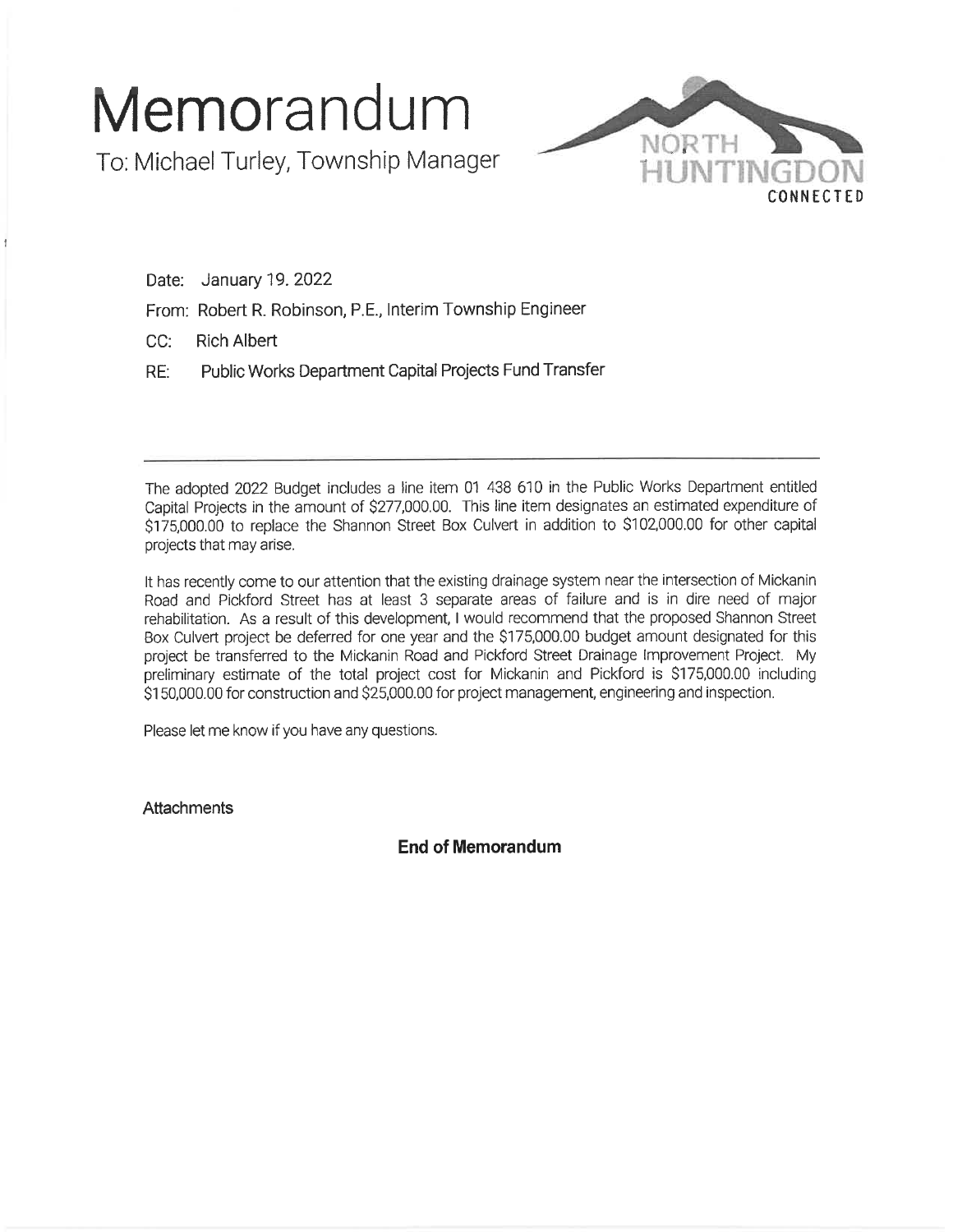## OFFICIAL

## **TOWNSHIP OF NORTH HUNTINGDON**

## RESOLUTION NO. 104 OF 2022

## A RESOLUTION OF THE TOWNSHIP OF NORTH HUNTINGDON, COUNTY OF WESTMORELAND, COMMONWEALTH OF PENNSYLVANIA, AUTHORIZING A **BUDGET AMENDMENT FOR 2022.**

WHEREAS, the Township of North Huntingdon desires to amend the 2022 budget; and

WHEREAS, the Board of Commissioners have determined that such amendments are required to properly account for approved projects.

NOW WHEREFORE, the Board of Commissioners of the County of Westmoreland, Commonwealth of Pennsylvania, hereby approves the following budget amendments.

**General Fund Section l.** 

**EXPENSES** 

**PUBLIC WORKS** 

 $01-438-610$ **Capital Projects** 

> **Current Budget Amount Revised Budget Amount** \$277,000.00 \$277,000.00

WHERAS, \$175,000.00 of the \$277,000.00 budget was designated for the Shannon Street Box

Culvert in 2022. This amount of \$175,000.00 will be amended to be used for the Mickanin Road

Drainage Project. The remaining funds are unchanged.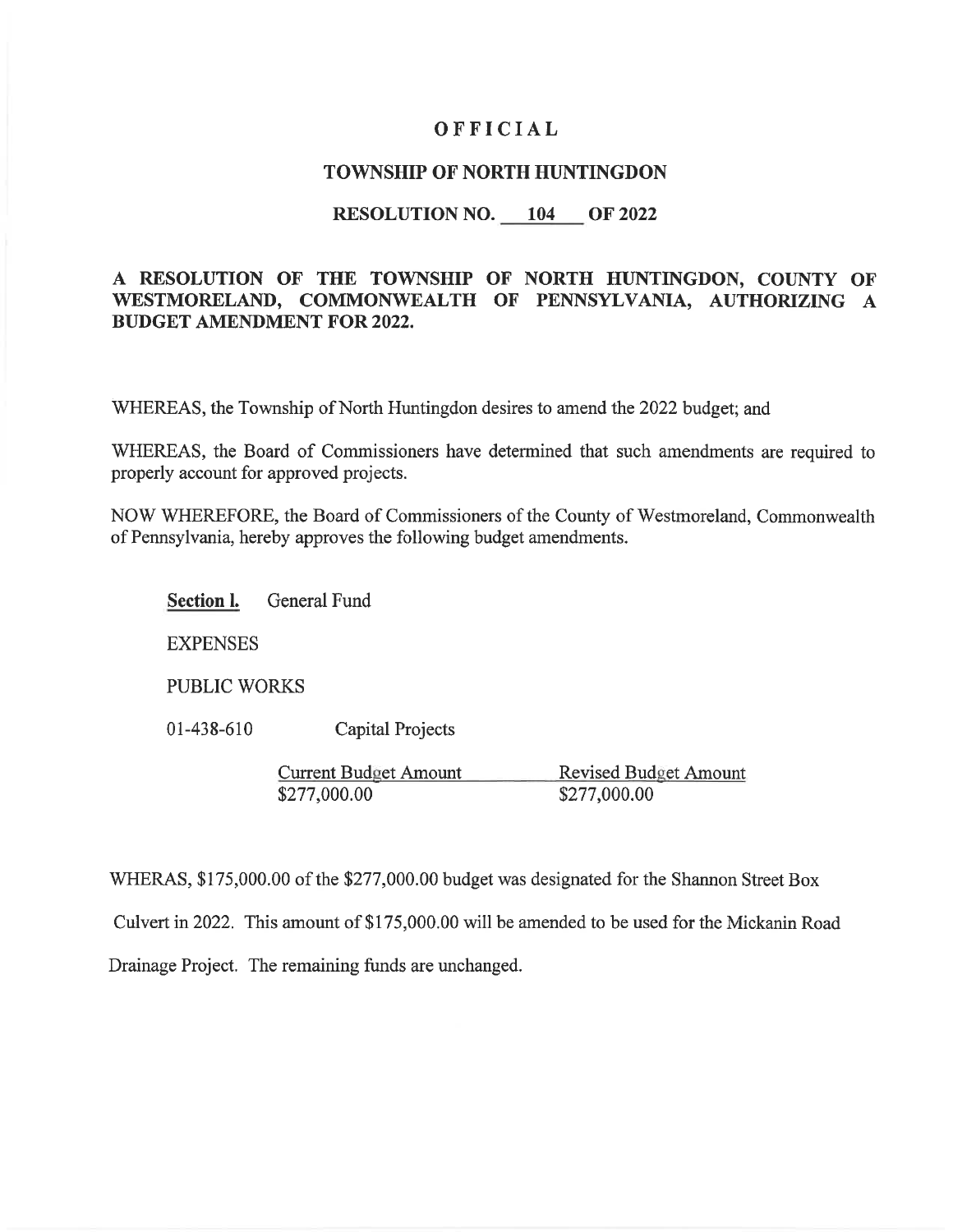RESOLVED AND ENACTED at a regular meeting of the Board of Commissioners of the Township of North Huntingdon, County of Westmoreland and Commonwealth of Pennsylvania, a full quorum being present, this Wednesday, the 16<sup>th</sup> day of February, 2022.

## TOWNSHIP OF NORTH HUNTINGDON

 $BY:$ 

Zachary Haigis, President Board of Commissioners

ATTEST:

Michael Turley, Township Secretary

**SEAL** 

SOLICITOR: Bruce E. Dice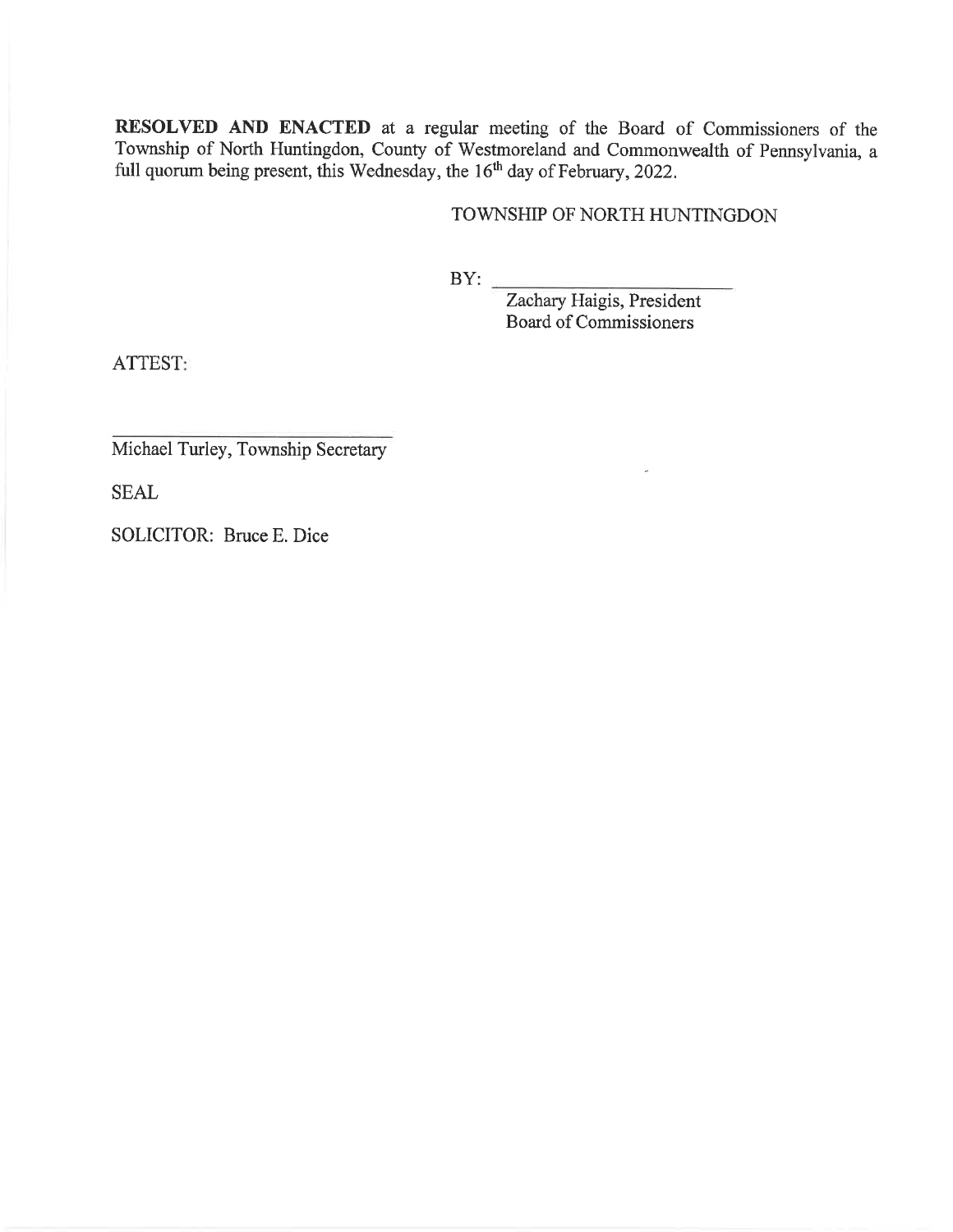## **COMMONWEALTH OF PENNSYLVANIA** OFFICE OF ATTORNEY GENERAL

## **COOPERATIVE DRUG ENFORCEMENT AGREEMENT** (BNI Regional Office Assignment)

THIS AGREEMENT, made this  $20^{14}$  day of  $\triangle ECEmBER$ , 20 21, by and among the Commonwealth of Pennsylvania, Office of Attorney General (hereinafter referred to as OAG). Bureau of Narcotics Investigation (hereinafter referred to as BNI);

and: The NORTH HUNTINGOW TOWNSHIP POLICE DEPARTMENT (NHTPA) <u> 1980 - Johann Barnett, fransk politik (</u>

dividually. (Hereinafter Municipality).

## **WITNESSETH that:**

**WHEREAS**, the Attorney General has established a cooperative program throughout Pennsylvania to coordinate narcotics investigation, enforcement and prosecution activities, and

**WHEREAS**, the Municipality intends to participate in and is a necessary part of these activities, and

**WHEREAS**, the parties wish to establish the administrative framework for carrying out their activities by said Municipality's participation in this program, and

**WHEREAS**, mobility and the common problem of illegal use and trafficking of narcotics and other illegal drugs have obliterated municipal boundaries in the enforcement of laws through the Commonwealth of Pennsylvania, and

**WHEREAS**, municipal police departments themselves have been frustrated by jurisdictional limitations, manpower and equipment shortages and inadequate financial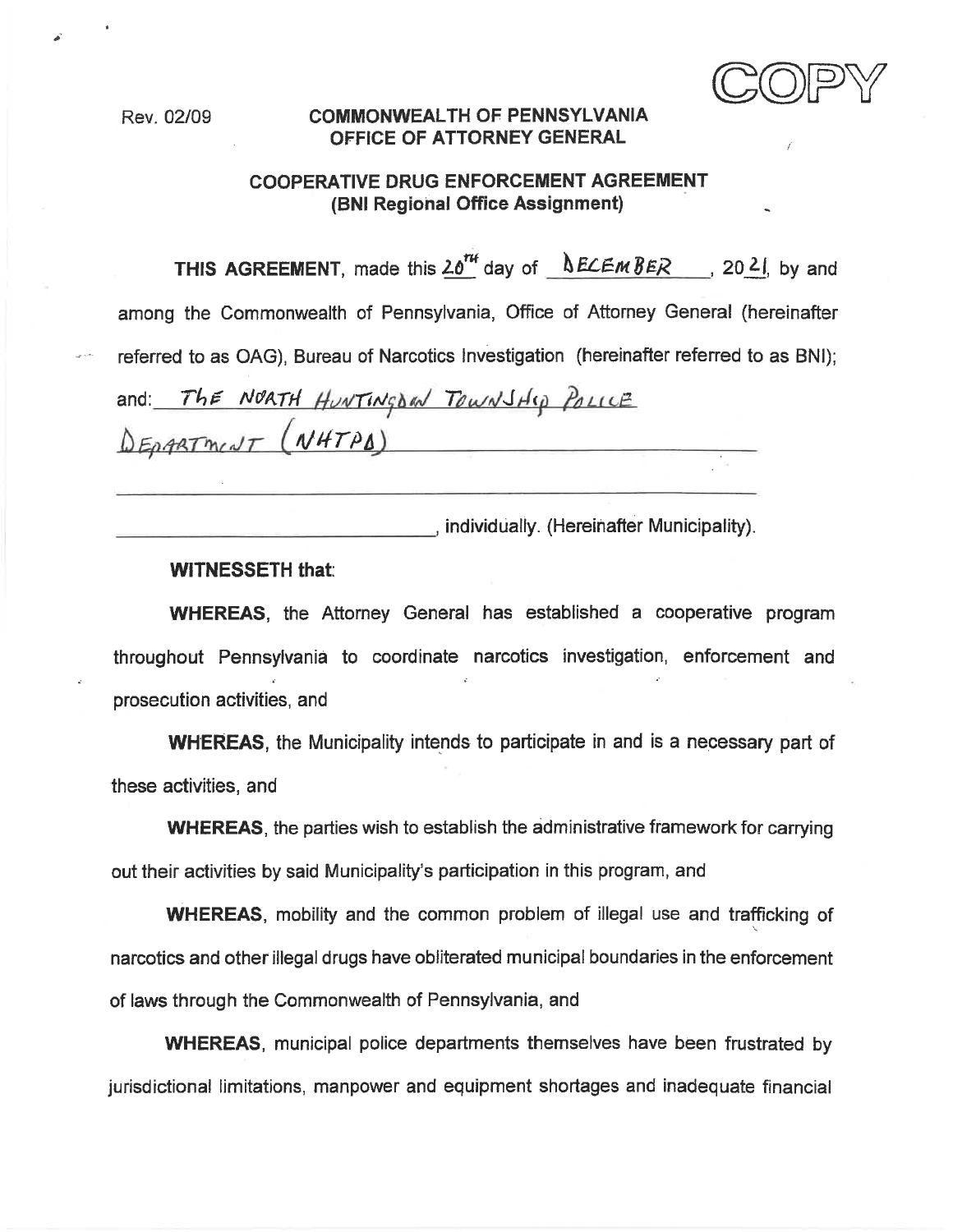resources in attempting to stem illegal narcotics and drug trafficking, and

**WHEREAS**, there is an urgent need for uniformity and continuity in the enforcement of such laws in the Commonwealth of Pennsylvania, and

**WHEREAS**, coordination of police activity in the fight against illegal narcotics and drug trafficking has historically been sporadic, resulting in duplication of effort and reduced coordination, and a

**WHEREAS**, the Attorney General, by his signature on the present Agreement. hereby requests the aid and assistance of the municipal police department to implement this cooperative drug enforcement program in compliance with the Municipal Police Jurisdiction Act, 42 Pa.C.S.  $\rightarrow$  8953(a)(3), and

**WHEREAS, the Chief of Police of said municipality, by his signature on the** present Agreement, does hereby give his consent to the provision of such aid and assistance by members of his police department to the Attorney General in compliance with the Municipal Police Jurisdiction Act.

**NOW, therefore, the parties, intending to be legally bound, hereby agree as follows:** 

1. The parties will cooperate in carrying out a cooperative drug enforcement program and agree to perform their individual duties as set forth in this Agreement and in the guidelines, which are attached for reference.

 $2.$ Any employee of a party to this Agreement shall remain an employee of his or her employer for the purposes of any activity under this Agreement and each party shall maintain and be responsible for all employee compensation, benefits, insurance and other

 $\overline{2}$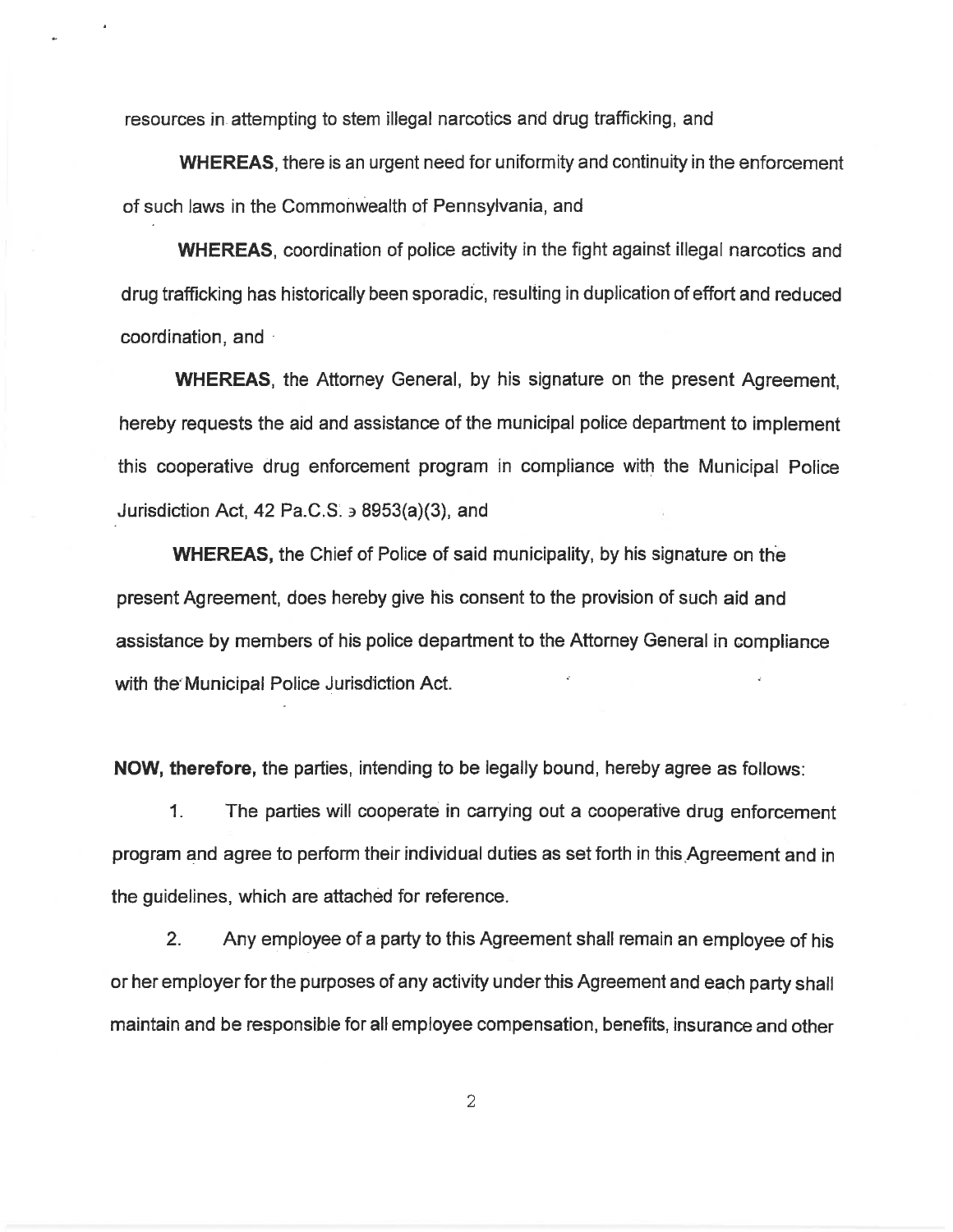incidents of employment except as provided herein. "No municipal employee assigned under this Agreement shall be deemed to be an employee of the Commonwealth of Pennsylvania except as provided in Act 100 of 1989."

#### $3<sub>1</sub>$ Term.

The term of this Agreement shall begin on **Example 20** and terminate on

#### $4.$ Liability.

Each party shall be an independent contractor and responsible for its own employees and for the acts of its employees under this Agreement pursuant to law. Each party shall provide such public liability and other insurance as appropriate to protect against any claims arising out of that party's performance under this Agreement and not otherwise provided. All parties to this Agreement shall have all rights and liability protection as found in Act 100 of 1989. Nothing in this Agreement shall be construed to limit the Commonwealth's rights, claims or defenses which arise as a matter of law or pursuant to any provision of this Agreement. Nothing in this Agreement shall be construed to limit the sovereign immunity of the Commonwealth.

#### 5. **Termination.**

Any party may terminate its participation in this cooperative drug enforcement a. effort prior to the termination date by giving 30 days prior written notice to the other parties to this Agreement.

b. The OAG reserves the right to terminate the operation of the program if the OAG determines that it is in the interests of the Commonwealth to do so.

 $\mathfrak{Z}$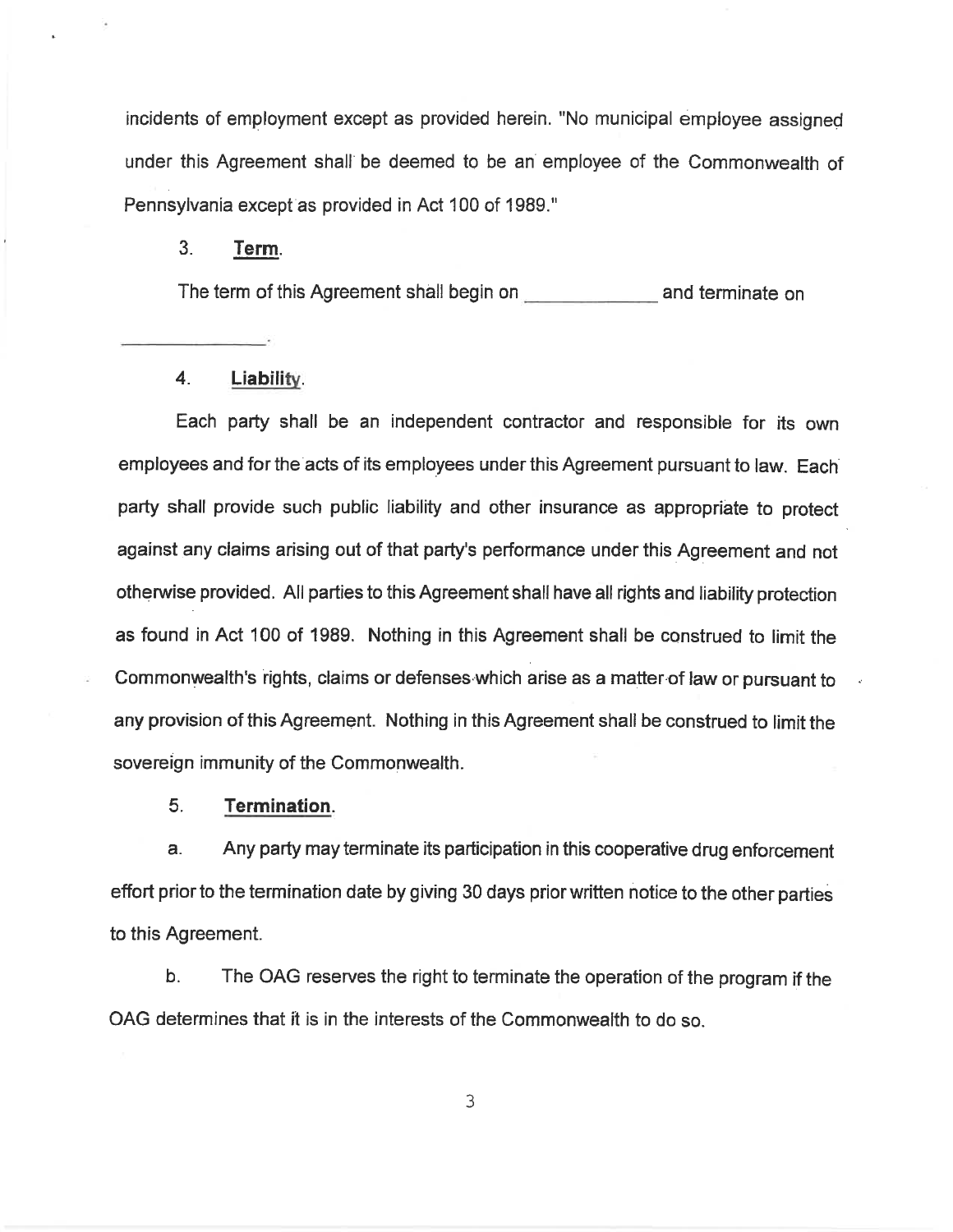#### 6. **Duties Upon Termination.**

Upon termination or expiration of this Agreement, a party shall return to the Commonwealth any and all materials, documents, equipment or other items or property owned by the Commonwealth and held by any party for the purposes of this Agreement. All parties shall assist in bringing to an orderly conclusion all aspects of any the program which have been concluded.

#### $7<sub>1</sub>$ **Operational Guidelines**

The parties agree that all law enforcement operations conducted under this program shall be pursuant to the rules, regulations, policies, and procedures of the OAG and Bureau of Narcotics Investigation. Local officers assigned to this program will be under the operational supervision of BNI and shall submit investigative reports using the BNI format and will comply with BNI operational and administrative policies regarding the conduct of law enforcement operations.

#### $8.5$ Overtime.

The OAG agrees to reimburse the Municipality for overtime incurred by local a. police officer members performing program duties. No reimbursement for overtime will be made unless the OAG has given prior approval to the employee to work the overtime hours.

 $b<sub>1</sub>$ Reimbursement for overtime will be made in accordance with the procedures set forth in the program guidelines referenced above.

C. Reimbursement for overtime shall not exceed \$1000.00 for any one month period.

#### 9. **Asset Forfeiture.**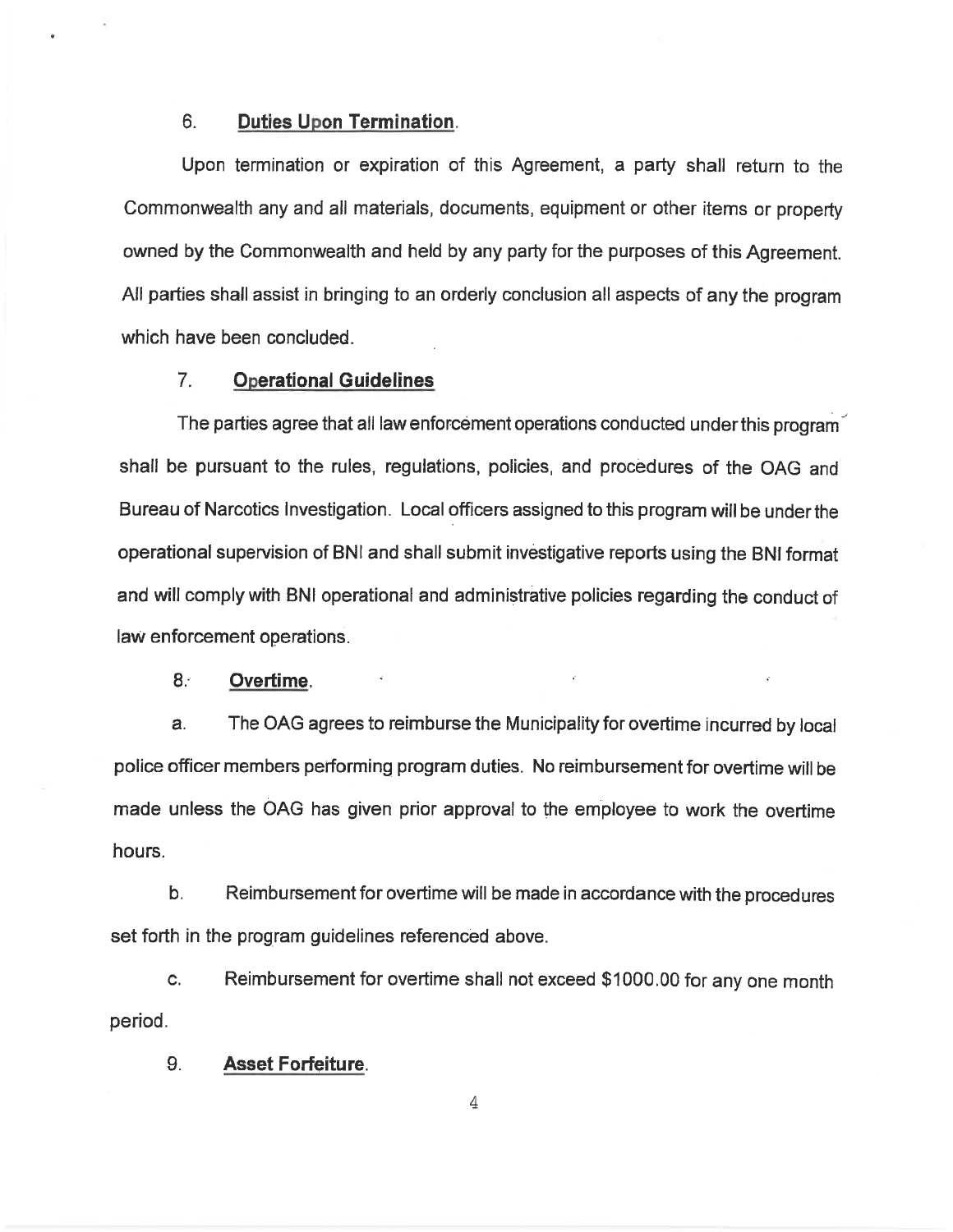The process of distribution of assets or proceeds of assets forfeited under the a. Pennsylvania Controlled Substances Forfeitures Act or any other statute providing for forfeiture shall be based upon the principle of equitable sharing of resources and proceeds.

b. The OAG shall have sole authority to authorize federal intervention regarding seizure only after all avenues offered by the Commonwealth have been exhausted.

If federal sharing is authorized, each participating party shall submit the C. appropriate federal form and/or Federal Sharing Request to the appropriate Office of the United States Attorney.

#### $10.$ Prosecution.

The prosecution needs of any cases arising from this program will be determined solely by the OAG. The OAG may consult with the District Attorney(s) and/or U.S. Attorney(s) regarding the decision to pursue local or federal prosecution of cases arising from this program, should it be necessary.

#### $11.$ **Funds Availability.**

The OAG's obligations under this Agreement are contingent upon the appropriation and availability of funds for purposes of this program. It is the sole responsibility of the OAG to determine the percentage of the total funding available which is to be allocated to each cooperative program.

#### $12.$ **Public Availability of Information.**

The parties agree to comply with any requests or requirements which the OAG is required to make in order to comply with federal or state requirements relating to the availability to the public of identifiable records or other documents used in this program. This provision shall not be construed to require disclosure of information expressly made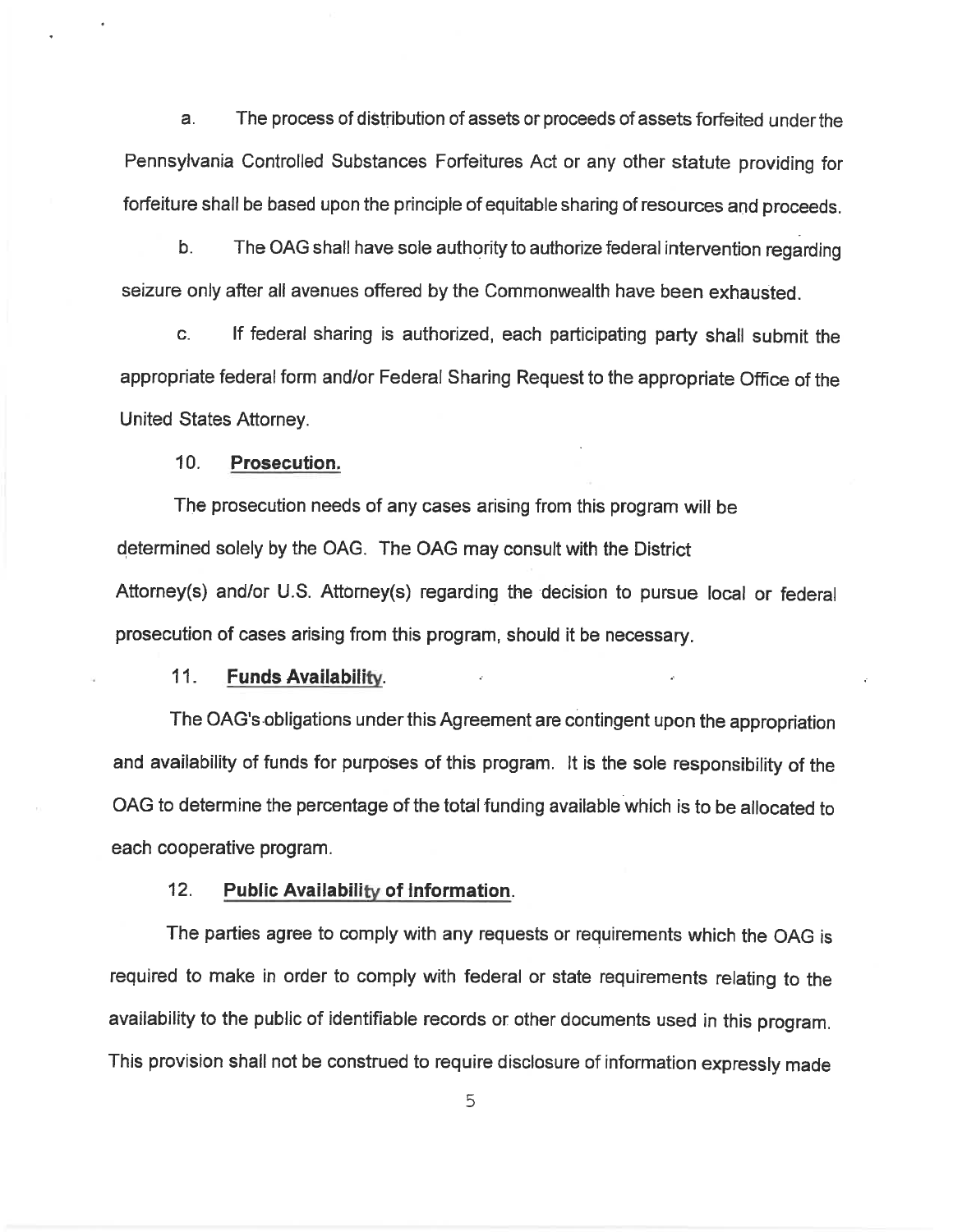confidential by another statute.

#### $13.$ Reports.

The Municipality shall submit such reports as the OAG shall require to meet state and federal reporting requirements.

#### $14.$ **Inspection and Audit.**

The Municipality agrees to provide information to the OAG and access to records and facilities necessary for the OAG to carry out any audits it is obligated to perform under state or federal law.

#### $15<sub>1</sub>$ **Contract Subject to Law.**

The parties shall be bound by all applicable state, federal and local laws in carrying out the work of this Agreement.

#### $16.$ Amendments.

No changes or modifications to the terms of this Agreement shall be valid or binding unless made in writing agreed to and signed by the parties.

#### $17<sub>1</sub>$ Assignment.

No part of this Agreement or any duty hereunder is assignable.

#### 18. Governing Law.

This Agreement will be construed in accordance with Pennsylvania law.

#### **Nondiscrimination Clause.**  $19.$

See Attachment 1, which is hereby incorporated into and made part of this contract.

This is the standard nondiscrimination provision required for Commonwealth contracts.

Reference in the provision to contractor shall mean any party to this Agreement.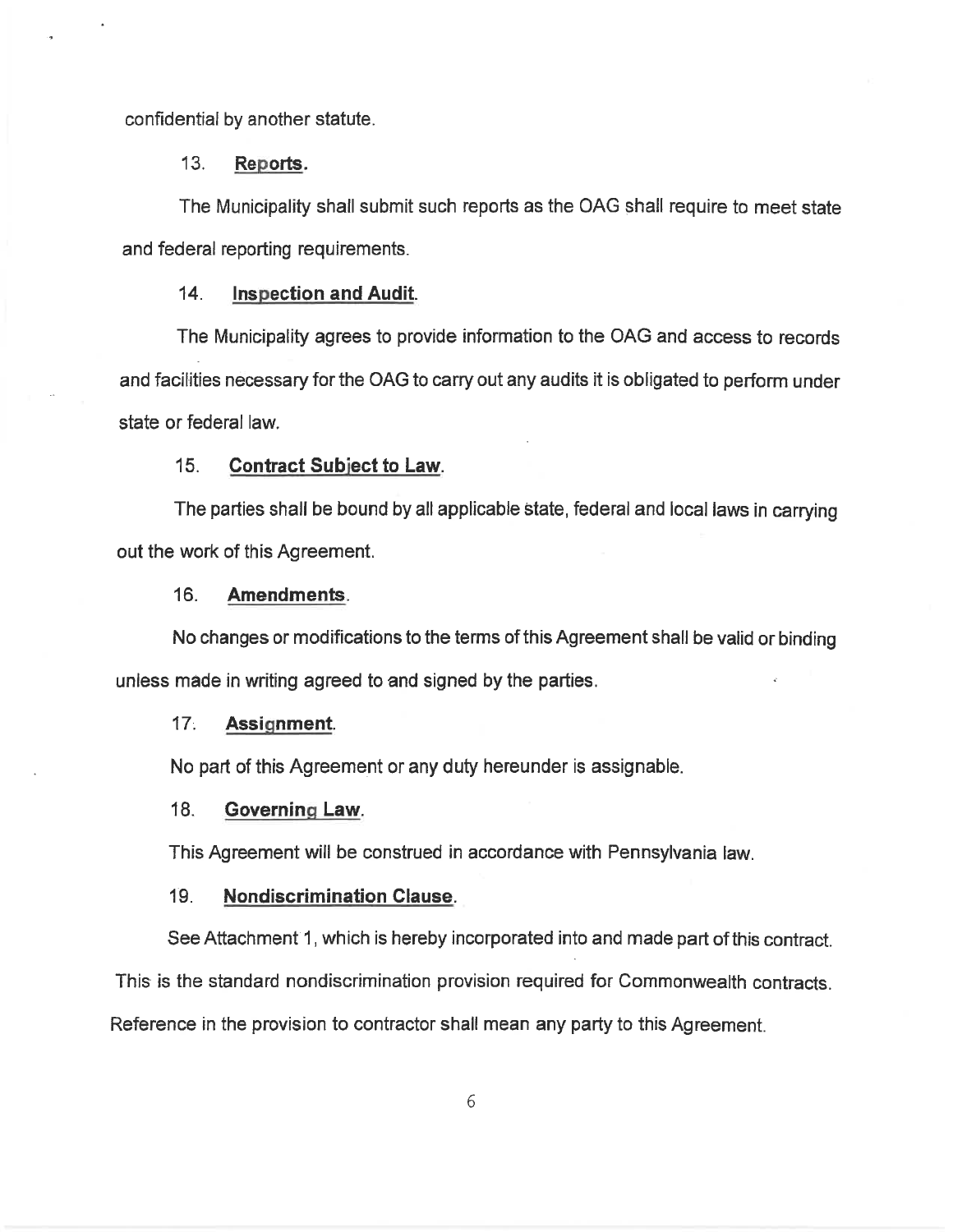IN WITNESS WHEREOF, the parties have executed this Agreement as of the date first above written.

OFFICE OF ATTORNEY GENERAL

CHIEF OF POLICE  $\alpha$ 

Reviewed by Solicitor  $CALLC$ 

Municipality NORTH HUNTING DON TOUNSHIP

 $\bar{\beta}$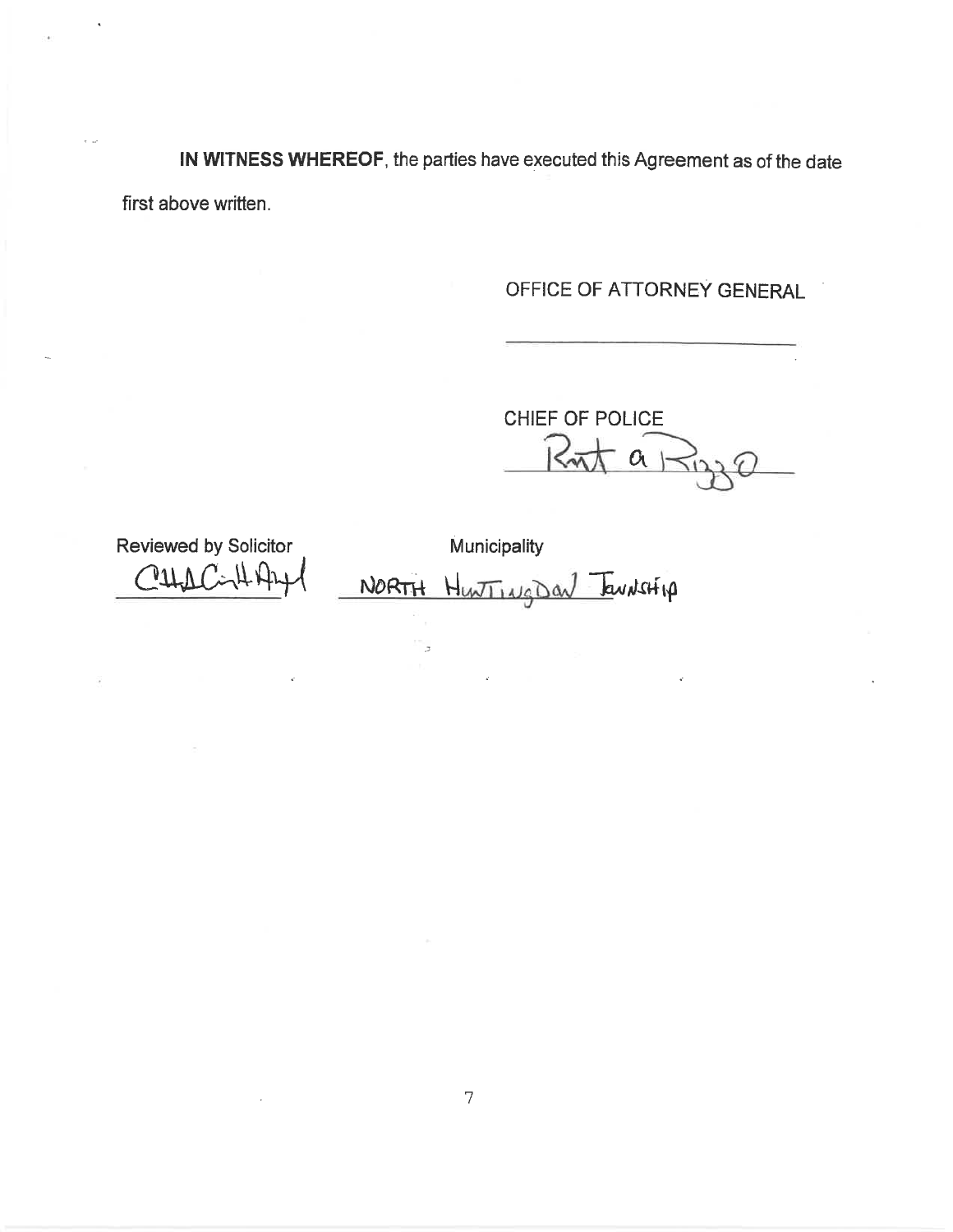## ATTACHMENT |

## **NONDISCRIMINATION CLAUSE**

During the term of this contract, Contractor agrees as follows:

1. Contractor shall not discriminate against any employee, applicant for employment, independent contractor or any other person because of race, color, religious creed, ancestry, national origin, age, or sex. Contractor shall take affirmative action to ensure that applicants are employed, and that employee or agents are treated during employment, without regard to their race, color, religious creed, ancestry, national origin, age or sex. Such affirmative action shall include, but is not limited to, the following: Employment, upgrading, demotion, or transfer; recruitment or recruitment advertising; layoff or termination; rates of pay or other forms of compensation; and selection for training. Contractor shall post in conspicuous places, available to employees, agents, applicants for employment and other persons, a notice to be provided by the contracting agency setting forth the provisions of this nondiscrimination clause.

 $2<sub>1</sub>$ Contractor shall in advertisements or requests for employment placed by it or on its behalf state all qualified applicants will receive consideration for employment without regard to race, color, religious creed, ancestry, national origin, age or sex.

Contractor shall send each labor union or workers' representatives with which 3. it has a collective bargaining agreement or other contract or understanding, a notice advising said labor union or workers' representative of its commitment to this nondiscrimination clause. Similar notice shall be sent to every other source of recruitment regularly utilized by Contractor.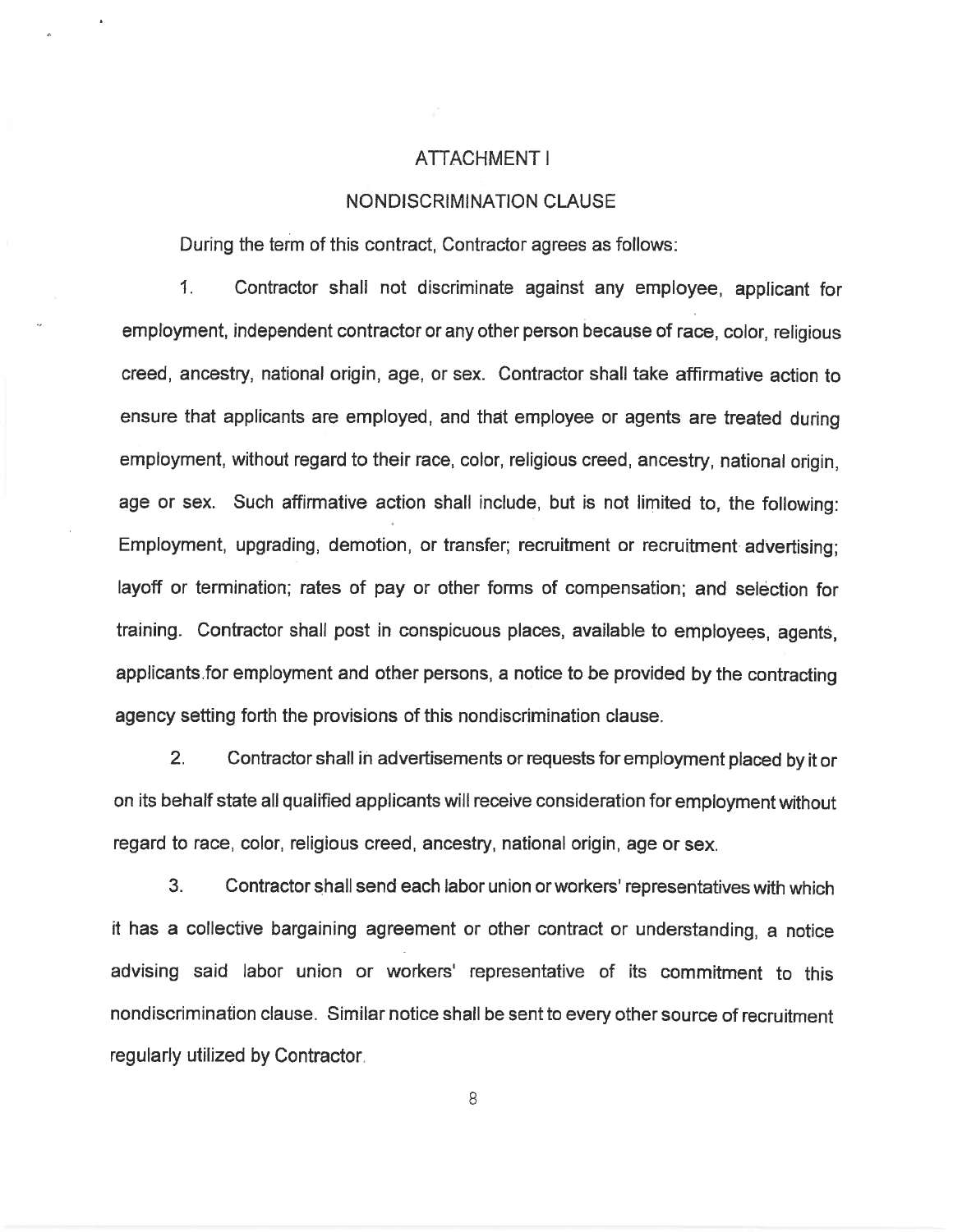$\overline{4}$ . It shall be no defense to a finding of a noncompliance with Contract Compliance Regulations issued by the Pennsylvania Human Relations Commission or this nondiscrimination clause that contractor had delegated some of its employment practices to any union, training program or other source of recruitment which prevents it from meeting its obligations. However, if the evidence indicates that the Contractor was not on notice of the third party discrimination or made a good faith effort to correct it, such factor shall be considered in mitigation in determining appropriate sanctions.

5. Where the practices of a union or any training program or other source of recruitment will result in the exclusion of minority group persons, so that Contractor will be unable to meet its obligations under the Contract compliance Regulations issued by the Pennsylvania Human Relations Commission or this nondiscrimination clause, Contractor shall then employ and fill vacancies through other nondiscriminatory employment procedures.

6. Contractor shall comply with the Contract Compliance Regulations of the Pennsylvania Human Relations Commission, 16 PA Code Chapter 49 and with all laws prohibiting discrimination in hiring or employment opportunities. In the event of Contractor's noncompliance with the non-discrimination clause of this contract or with any such laws, this contract may, after hearing and adjudication, be terminated or suspended. in whole or in part, and Contractor may be declared temporarily ineligible for further Commonwealth contracts, and such other sanctions may be imposed and remedies invoked as provided by the Contractor Compliance Regulations.

7. Contractor shall furnish all necessary employment documents and records to, and permit access to its books, records and accounts by, the contracting agency and the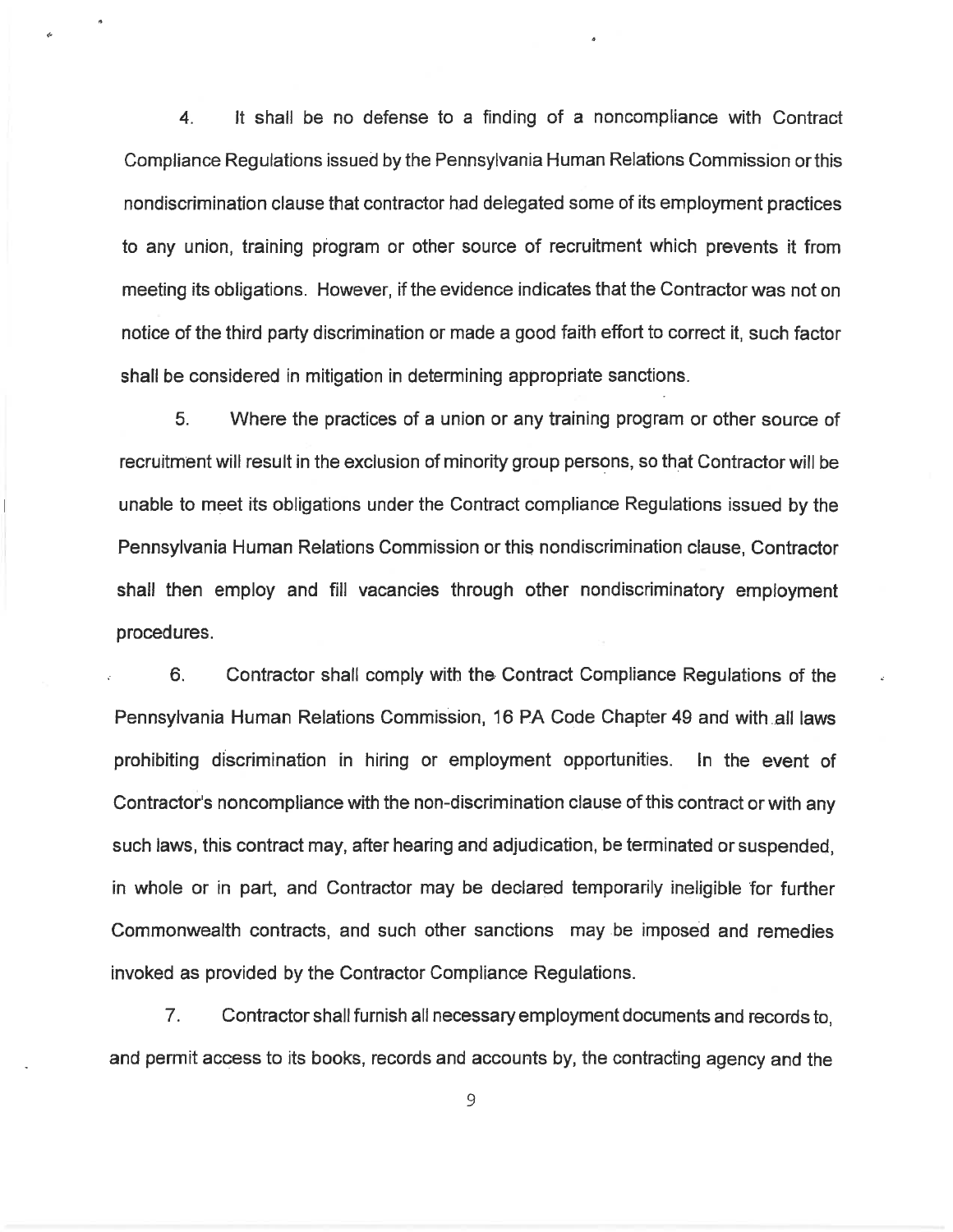Human Relations Commission, for purposes of investigation to ascertain compliance with the provisions of the Contract Regulations, pursuant to  $\frac{1}{2}$  4935 of this title (relating to information concerning compliance by contractors). If Contractor does not possess documents or records reflecting the necessary information requested, it shall furnish such information on reporting forms supplied by the contracting agency or the Commission.

 $8.1$ Contractor shall actively recruit minority subcontractors or subcontractors with substantial minority representation among their employees.

 $9<sup>°</sup>$ Contractor shall include the provisions of this nondiscrimination clause in every subcontract, so that such provisions will be binding upon each subcontractor.

 $10.$ The terms used in this nondiscrimination clause shall have the same meaning as in the Contract Compliance Regulations issued by the Pennsylvania Human Relations Commission, 16 PA Code Chapter 49.

 $11.$ Contractor obligations under this clause are limited to the Contractor's facilities within Pennsylvania, or, where the contract is for purchase of goods manufactured outside of Pennsylvania, the facilities at which said goods are actually produced.